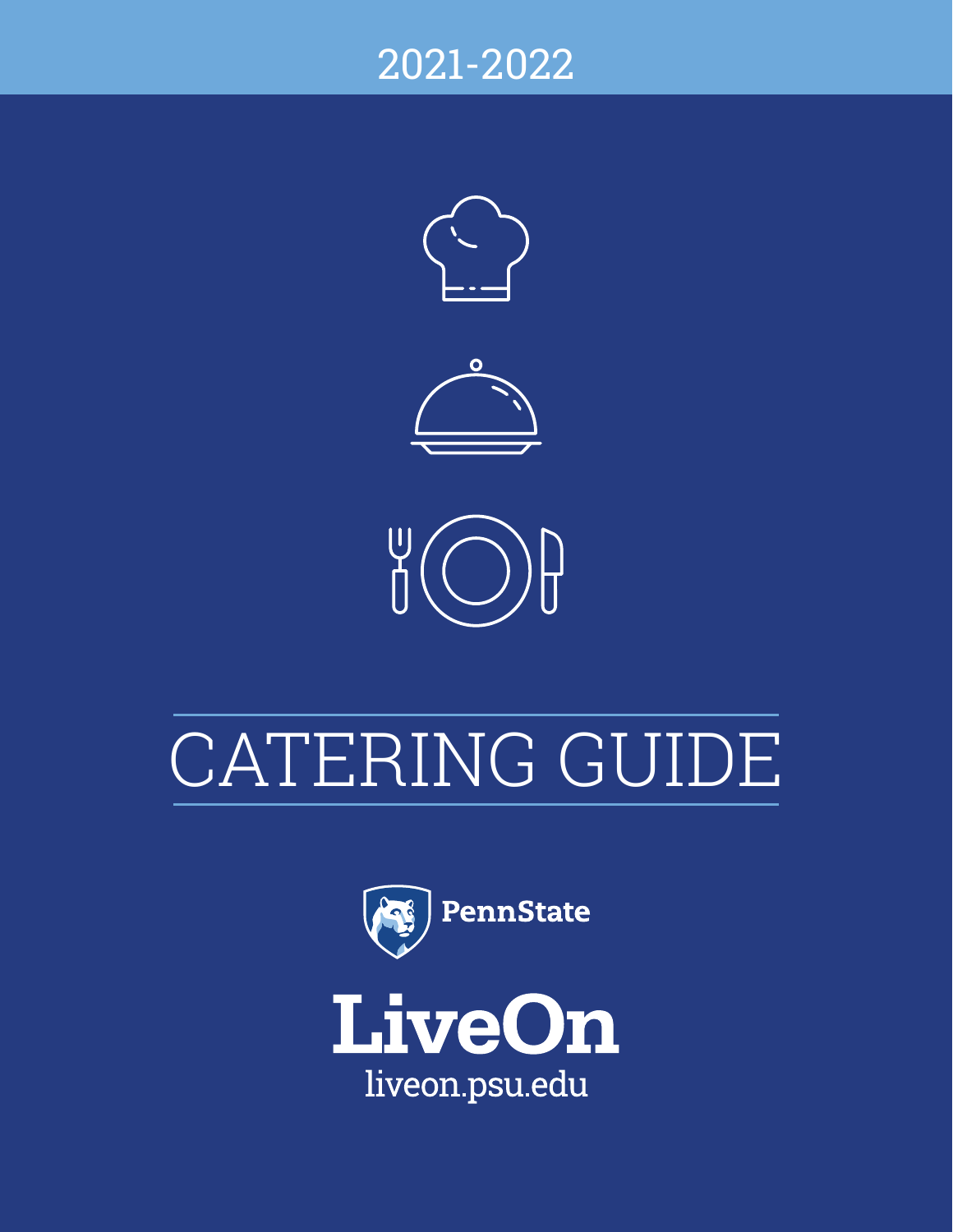## TABLE OF CONTENTS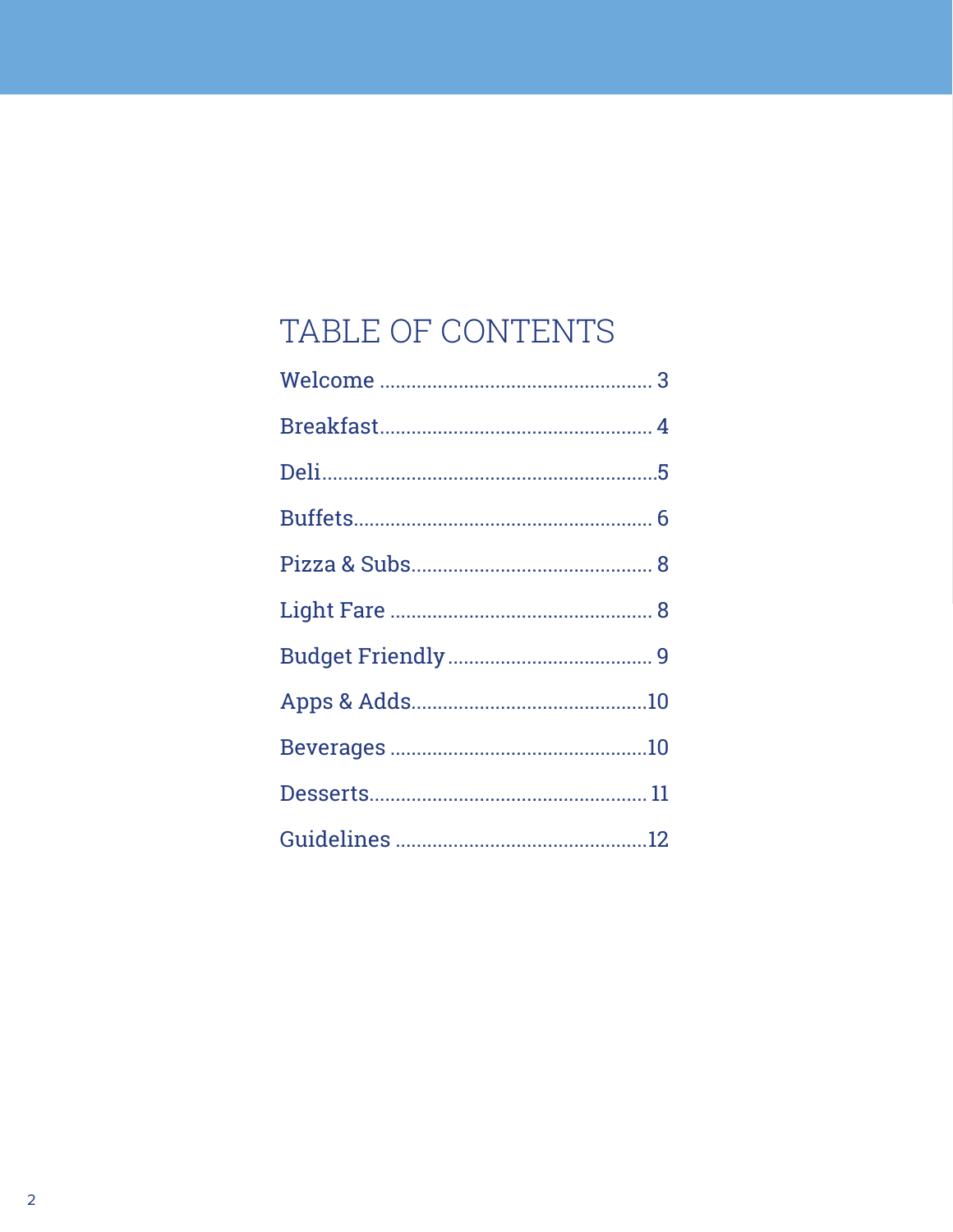## WELCOME



Catering Services provides unparalleled quality catering to the Penn State campus community–from coffee breaks to buffets to multi-course meals to theme celebrations. We can tailor a menu to match your food service needs—and your budget.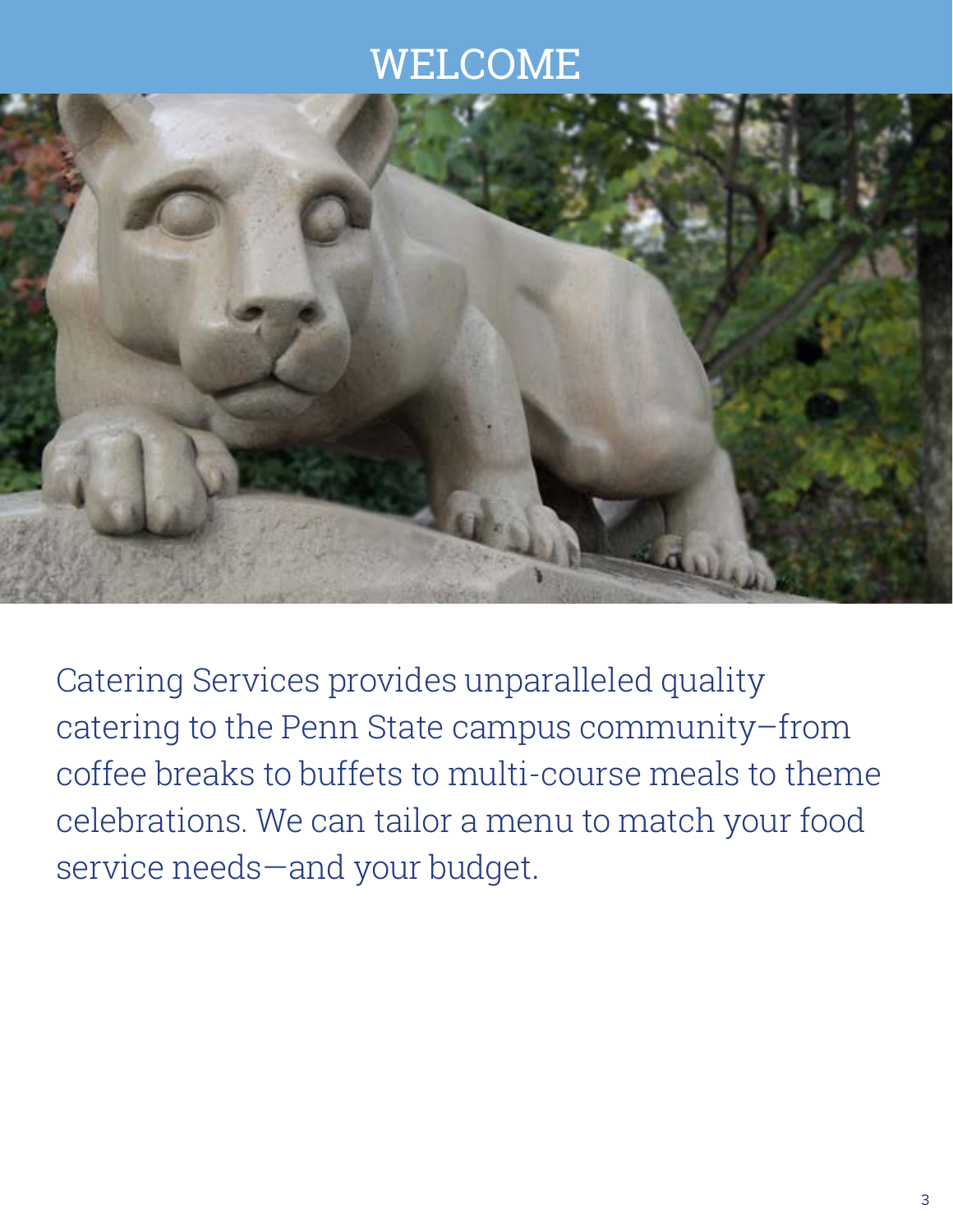

## BREAKFAST

### **Continental**

includes starbucks coffee, teavana tea, ice water - decaf available upon request

| <b>Quick Break Breakfast</b>                              | per person | 7.50 |
|-----------------------------------------------------------|------------|------|
| fresh fruit medley, assorted breakfast bread, assorted    |            |      |
| muffins, assorted bagels with cream cheese, butter, jelly |            |      |

### **Hot Buffets**

| <b>Country Breakfast Buffet</b>       | per person | 10.50 |
|---------------------------------------|------------|-------|
| scrambled eggs, bacon, sausage patty, |            |       |
| home fries, fresh fruit medley        |            |       |

#### **Build Your Breakfast Buffet ..........................................................................................................................................................................**

| <b>Donuts</b>                                                | $1$ doz    | 16.50 |
|--------------------------------------------------------------|------------|-------|
| Granola Bar                                                  | 1 ea       | 1.75  |
| <b>Buttermilk Pancakes</b>                                   | 2 ea       | 2.75  |
| <b>Old Fashion French Toast</b>                              | $2$ ea     | 2.75  |
| <b>Scrambled Eggs</b>                                        | per person | 2.00  |
| <b>Omelets-to-Order</b>                                      | 1 ea       | 7.00  |
| <b>Spinach Quiche</b>                                        | per person | 3.00  |
| <b>Hard Cooked Eggs</b>                                      | 1 ea       | 1.00  |
| <b>Fruit Medley</b>                                          | per person | 2.00  |
| <b>Home Fries</b>                                            | per person | 2.00  |
| <b>Hash Browned Patty</b>                                    | 1 ea       | 2.00  |
| <b>Sliced Bacon</b>                                          | 3 ea       | 2.00  |
| <b>Turkey Bacon</b>                                          | 3 ea       | 2.00  |
| <b>Sausage Patty</b>                                         | 1 ea       | 2.00  |
| <b>Turkey Sausage Patty</b>                                  | 1 ea       | 2.00  |
| <b>Oatmeal</b>                                               | per person | 2.00  |
| oatmeal topping bar includes raisins, craisins, brown sugar, |            |       |

oatmeal topping bar includes raisins, craisins, brown sugar, granola

#### **PASTRIES**

| <b>Assorted Muffins</b>                        | per person | 2.00 |
|------------------------------------------------|------------|------|
| <b>Breakfast Pastries</b>                      |            |      |
| <b>Large Croissant</b>                         | per person | 2.00 |
| <b>Mini Assorted Danish</b>                    | per person | 2.00 |
| <b>Assorted Quick Bread</b>                    | per person | 2.00 |
| zucchini, orange glazed, banana chocolate chip |            |      |

#### **YOGURT ..........................................................................................................................................................................**

**Fruit and Yogurt Parfait Bar** *per person* **4.00** chobani vanilla, berkey creamery strawberry, berkey creamery raspberry, sliced apples, strawberries, pineapple, grapes, canteloupe, granola

| <b>Blueberry Yogurt Parfait</b> | $\epsilon$ | 2.50 |
|---------------------------------|------------|------|
| Chobani Yogurt Cup              | $\epsilon$ | 2.00 |

#### **BREAKFAST BEVERAGE**

| <b>Coffee Service</b><br>includes regular coffee and hot tea;<br>decaf will be provided only if requested |            | 2.75         |
|-----------------------------------------------------------------------------------------------------------|------------|--------------|
| <b>Bottled Water</b><br><b>Bottled Juice</b><br>orange, apple, cranberry                                  | 20 oz      | 2.00<br>2.00 |
| Juice<br>orange, apple, cranberry                                                                         | per person | 1.75         |
| <b>Iced Water</b>                                                                                         | per person | N フら         |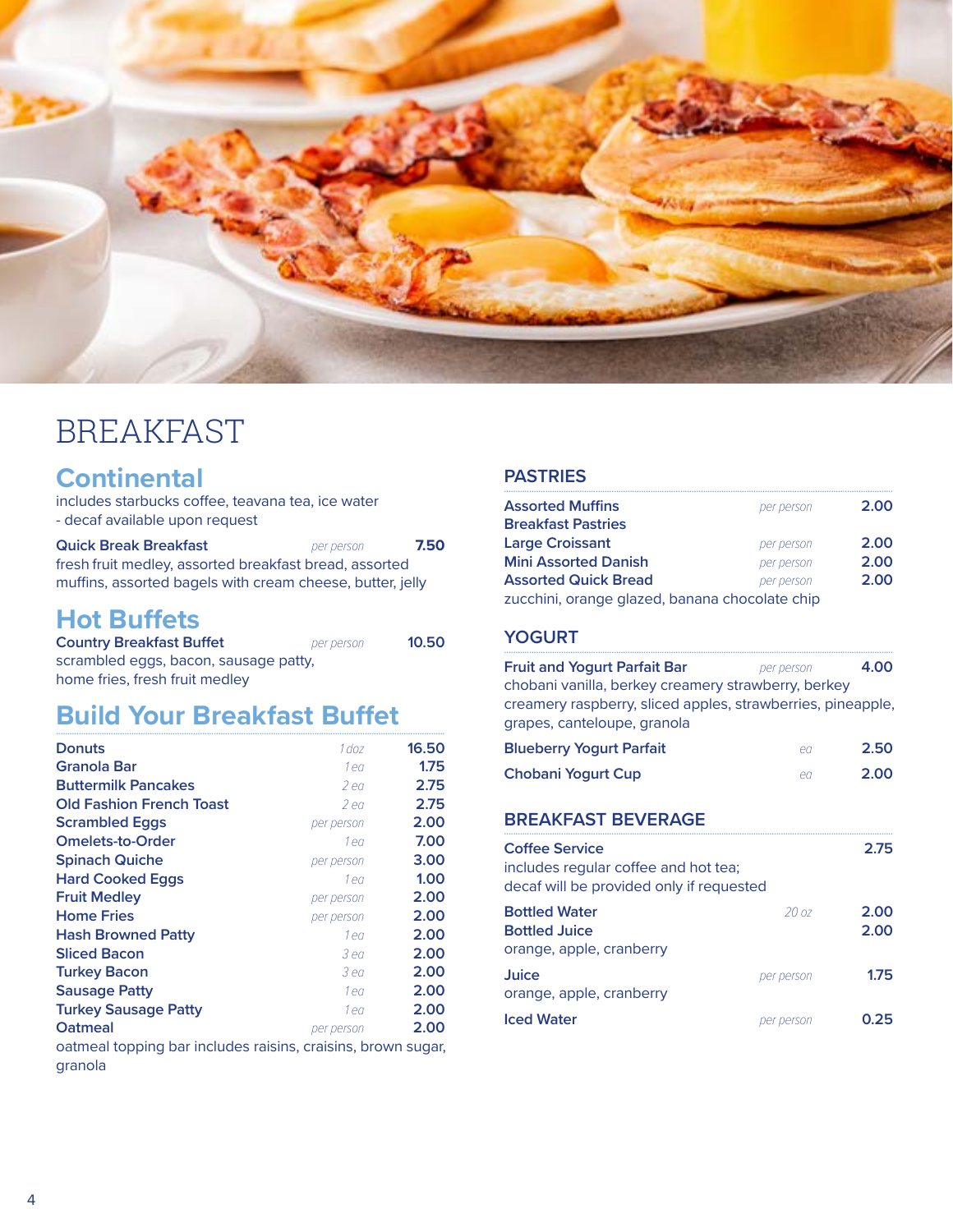## DELI

### **Build Your Buffet**

Pick three sandwiches, wraps, or salads; two sides; and your choice of cookies, or brownies. Includes iced water<br>and iced tea. **12.75** and iced tea.

#### **SANDWICHES ..........................................................................................................................................................................**

| <b>Tomato Basil Pesto Baquette</b><br>baguette, fresh mozzarella, basil pesto, tomato, balsamic<br>syrup | a la carte   | 5.00 |
|----------------------------------------------------------------------------------------------------------|--------------|------|
| Ham & Swiss on a Pretzel Bun<br>ham, swiss, dijonaisse on pretzel roll                                   | a la carte.  | 7.00 |
| <b>Turkey on Multigrain</b><br>sliced turkey, provolone, lettuce, tomato on multigrain<br>bread          | a la carte i | 7.00 |
| Italian on Focaccia<br>salami, ham, capicola, provolone, basil pesto on herbed<br>focaccia bread         | a la carte   | 7.00 |
| <b>Roast Beef on Onion Roll</b><br>sliced roast beef and swiss on onion roll                             | a la carte   | 7.00 |
| California Chicken Salad<br>chicken salad, avocado, tomato, spring mix on croissant                      | a la carte i | 7.00 |

#### **WRAPS**

| <b>Tuscan Smoked Turkey</b><br>smoked turkey, spinach, tomato, artichokes, roasted red<br>peppers, onions, creamy caesar on spinach tortilla        | a la carte | 7.25 |
|-----------------------------------------------------------------------------------------------------------------------------------------------------|------------|------|
| <b>Chicken Caesar</b><br>grilled chicken strips, romaine lettuce, parmesan cheese,<br>croutons, creamy caesar on white tortilla wrap                | a la carte | 7.25 |
| <b>Tuna</b><br>tuna salad, tomato, lettuce on white tortilla wrap                                                                                   | a la carte | 7.25 |
| <b>Mediterranean Vegetable</b><br>hummus, cous cous, feta, romaine, tomato, chick peas,<br>hlack olives Jemon olive oil dressing on tomato tortilla | a la carte | 6.00 |

lemon olive oil dressing on tomato tortilla wrap



| <b>SALAD</b>                                                                                                                                   |              |      |
|------------------------------------------------------------------------------------------------------------------------------------------------|--------------|------|
| <b>Garden Salad</b>                                                                                                                            | a la carte   | 3.00 |
| iceberg/romaine mix, grape tomato, red onion, cucumber,<br>green pepper                                                                        |              |      |
| Caesar Salad                                                                                                                                   | a la carte - | 3.50 |
| romaine, croutons, parmesan, caesar dressing, pepper                                                                                           |              |      |
| <b>Strawberry &amp; Spinach</b><br>Salad with Almonds<br>baby spinach, sliced almonds, red onion, strawberries,<br>cucumber dressing           | a la carte i | 3.50 |
| Kale and Spinach with Walnuts<br>kale, baby spinach, dried cranberries, red onion, feta,<br>carrots, candied walnuts, bacon, cider vinaigrette | a la carte   | 3.50 |
| <b>Fruit Medley</b>                                                                                                                            | a la carte   | 2.00 |
| ADD A CALAD DDOTEIN                                                                                                                            |              |      |

### **ADD A SALAD PROTEIN ..........................................................................................................................................................................**

| <b>Grilled Chicken Breast</b>       | 407   | 4.00 |
|-------------------------------------|-------|------|
| <b>Fresh Seared Atlantic Salmon</b> | 407   | 6.00 |
| <b>Italian Baked Tofu</b>           | -302- | 3.50 |

#### **SIDES**

| Cider Apple Cabbage Slaw<br>cabbage, red apple, granny smith, carrots, chives, cider<br>vinegar, sugar, salt, pepper                                                               | a la carte  | 1.50 |
|------------------------------------------------------------------------------------------------------------------------------------------------------------------------------------|-------------|------|
| Pasta Salad<br>rotini, peppers, zucchini, chickpeas, vinaigrette                                                                                                                   | a la carte  | 1.50 |
| <b>Potato Salad</b><br>red potatoes, hard-boiled egg, mayo dressing                                                                                                                | a la carte. | 1.50 |
| <b>Garlic Rosemary Potato Chips</b>                                                                                                                                                | a la carte  | 1.50 |
| <b>Fresh Fruit Medley</b>                                                                                                                                                          | a la carte  | 2.00 |
| <b>Mediterranean Cous Cous</b><br><b>Salad with Almond</b><br>cous cous, cucumber, tomato, feta, olives, raisins, garlic,<br>almonds, lemon, green onion, mint, parsley, olive oil | a la carte  | 1.50 |
| <b>Small Bag Chips</b>                                                                                                                                                             | a la carte  | 1.00 |
| SOUP                                                                                                                                                                               |             |      |

| Soup du Jour                           | -a la carte i | 3.50 |
|----------------------------------------|---------------|------|
| vegetarian and vegan options available |               |      |

#### **BREADS**

| <b>Assorted Dinner Rolls</b> | per person | 1.00 |
|------------------------------|------------|------|
| Cornbread                    | per person | 1.00 |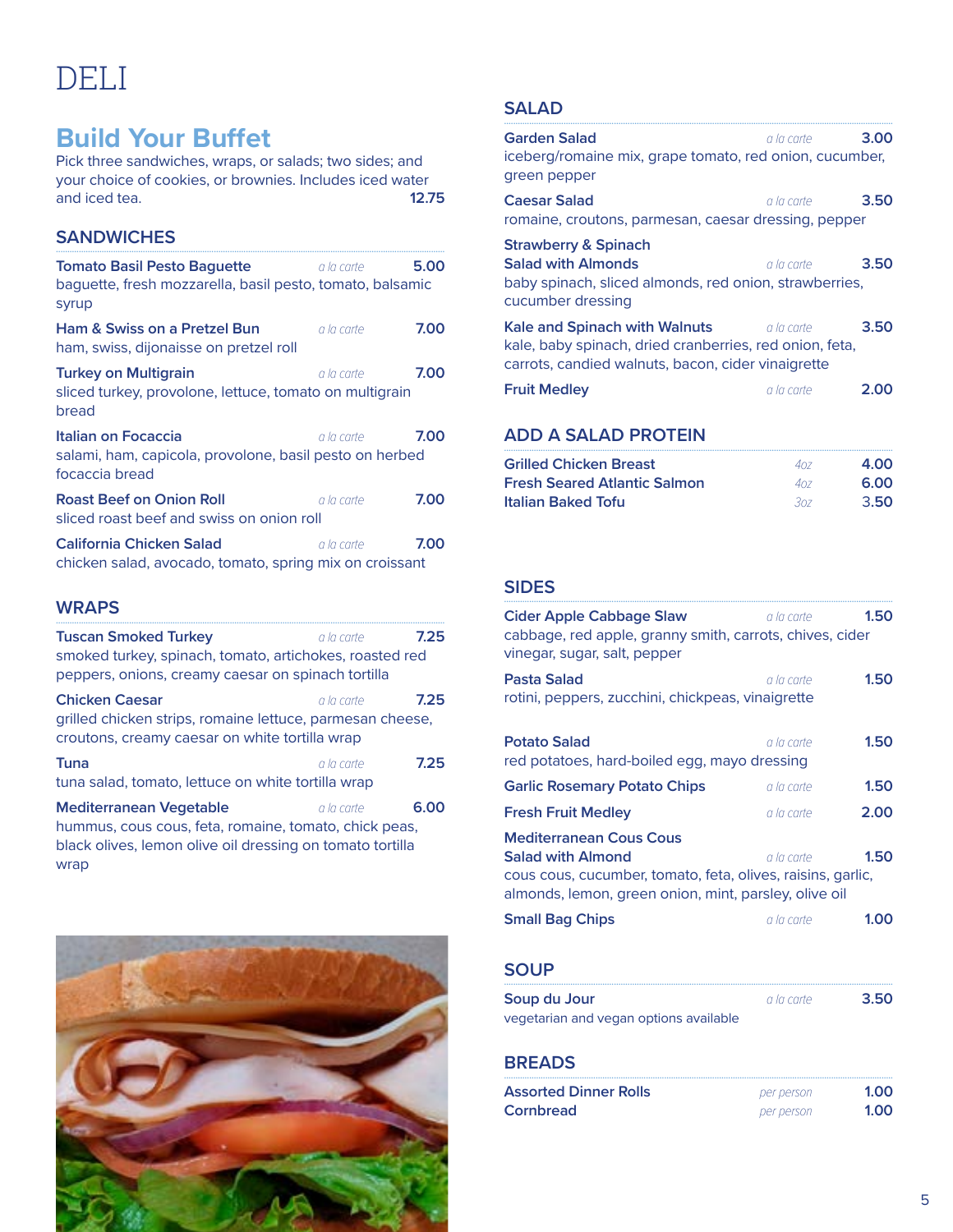

## **BUFFETS**

### **Build Your Buffet Entrees**

choice of one main course entrée, one vegetable, and one starch or grain side dish. Includes side salad, dinner roll, iced water, and iced tea.

#### **BEEF**

| <b>Beef Strip Loin</b>     | a la carte    | 10.00 |
|----------------------------|---------------|-------|
| 6.07                       | <b>buffet</b> | 17.50 |
| <b>London Broil</b>        | a la carte    | 7.00  |
| 407                        | <b>buffet</b> | 14.50 |
| <b>Carved Beef Brisket</b> | a la carte    | 7.00  |
| 407                        | <b>buffet</b> | 14.50 |

**PORK**

| <b>Herb Crusted Pork</b>      | a la carte | 5.00  |
|-------------------------------|------------|-------|
| 4 oz                          | huffet     | 12.50 |
| <b>Maple Glazed Ham</b>       | a la carte | 5.00  |
| 4 oz                          | huffet     | 12.50 |
| <b>Beer-Brined Roast Pork</b> | a la carte | 5.00  |
| א 4                           | huffet     | 12.50 |

#### **POULTRY**

| <b>Grilled Citrus Herb Chicken</b> | a la carte | 5.00  |
|------------------------------------|------------|-------|
| 1 ea                               | huffet     | 12.50 |
| <b>Barbecue Chicken</b>            | a la carte | 5.00  |
| 8 oz                               | huffet     | 12.50 |
| <b>Chicken Bruschetta</b>          | a la carte | 5.00  |
| 4 oz                               | huffet     | 12.50 |
| <b>Cedar-Brined Smoked Turkey</b>  | a la carte | 5.00  |
| א 4ס                               | huffet     | 12.50 |

#### **SEAFOOD ..........................................................................................................................................................................**

| <b>Herb Roasted Salmon</b> | a la carte    | 8.00  |
|----------------------------|---------------|-------|
| 407                        | <b>buffet</b> | 15.50 |
| <b>Shrimp Scampi</b>       | a la carte    | 8.00  |
| 6 oz                       | <b>buffet</b> | 15.50 |
| Parma Cod                  | a la carte    | 8.00  |
| 6 oz                       | huffet        | 15.50 |

### **VEGAN ..........................................................................................................................................................................**

| <b>Quinoa Butternut</b><br><b>Squash Spinach with Walnuts</b> | per person | 4.00 |
|---------------------------------------------------------------|------------|------|
| <b>Garden Shepherds Pie</b>                                   | per person | 2.25 |
| <b>Crabless Cake Cajun Aioli</b>                              | per person | 3.50 |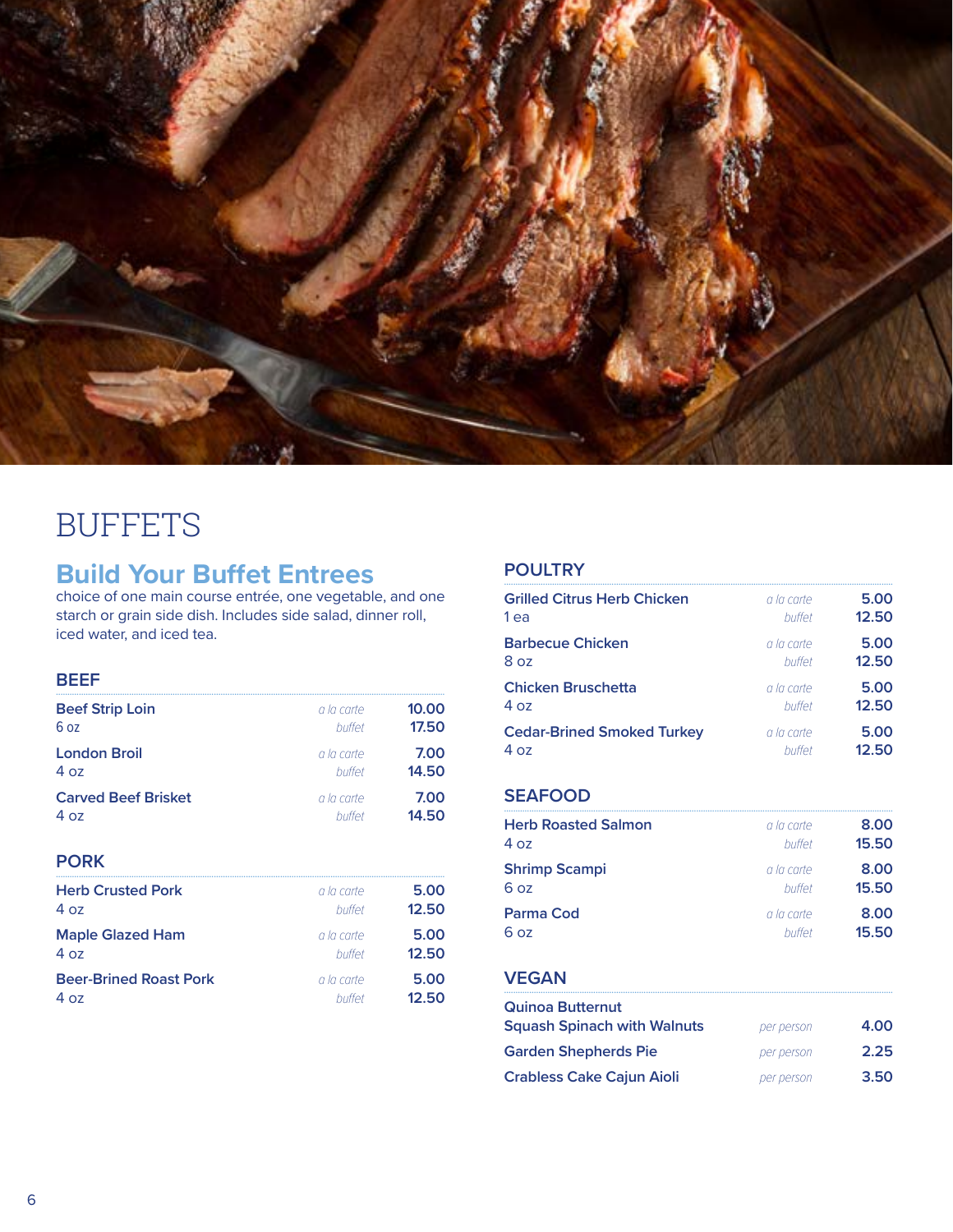### **Build Your Buffet Sides**

| <b>SALAD</b>                                                                                                           |            |      |
|------------------------------------------------------------------------------------------------------------------------|------------|------|
| <b>Garden Salad</b>                                                                                                    | per person | 3.00 |
| <b>Caesar Salad</b>                                                                                                    | per person | 3.50 |
| <b>Strawberry &amp; Spinach</b><br><b>Salad wAlmonds</b>                                                               | per person | 3.50 |
| <b>Salad Kale Spinach &amp; Walnuts</b><br>Includes dressing: caesar, ranch, blue cheese, italian,<br>balsamic, french | per person | 3.50 |

#### **BREADS**

| <b>Assorted Dinner Rolls</b> | per person | 1.00 |
|------------------------------|------------|------|
| Cornbread                    | per person | 1.00 |
| Foccacia                     | per person | 1.00 |

**STARCHES ..........................................................................................................................................................................**

| <b>Baked Potato</b>                             | per person | 2.00 |
|-------------------------------------------------|------------|------|
| <b>Buttered Parsley</b><br><b>Red Potatoes</b>  | per person | 2.00 |
| <b>Roasted Garlic</b><br><b>Mashed Potatoes</b> | per person | 2.00 |
| <b>Six Herb Rice</b>                            | per person | 1.50 |
| <b>Turmeric Basmati Rice</b>                    | per person | 1.50 |
| <b>Gemelli Pasta</b>                            | per person | 1.50 |

#### **GRAINS**

| <b>Triple Grain Pilaf</b><br>barley, brown rice, bulghur | per person | 1.50 |
|----------------------------------------------------------|------------|------|
| <b>Israeli Cous Cous and</b><br><b>Mushroom Pilaf</b>    | per person | 1.50 |
| <b>Quinoa &amp; Vegetables</b>                           | per person | 1.50 |

**VEGETABLES**

| <b>Balsamic Roasted</b><br><b>Green Beans</b>      | per person | 1.75 |
|----------------------------------------------------|------------|------|
| <b>Roasted Garlic</b><br><b>Brussels Sprouts</b>   | per person | 2.00 |
| <b>Honey Ginger Carrots</b>                        | per person | 1.75 |
| <b>Broccoli with Roasted</b><br><b>Red Peppers</b> | per person | 1.75 |
| <b>SOUPS</b><br><b>Soup Du Jour</b>                | per person | 3.50 |

vegetarian and vegan options available

### **Featured Buffets**

priced per person includes iced water and iced tea or lemonade

#### **PICNIC** 11.50

Hamburger (5 oz), Hot Dog, Sliced American Cheese, Burger Topping Bar, Potato Chips, Macaroni Salad, Fudge **Brownie** 

#### **EAST ASIAN FLAVORS** 16.00

Vegetarian Egg Roll, Miso Shiitake Mushroom Salad w/ Cashews, General Tso's Chicken, Jasmine Rice, Steamed Bun, Sugar Cookie

#### **BUILD YOUR SALAD 12.50**

Spring Mix, Romaine Iceberg Mix, Chicken, Salmon, Flank Steak, French Fries, Feta, Assorted Vegetables, Assorted **Toppings** 

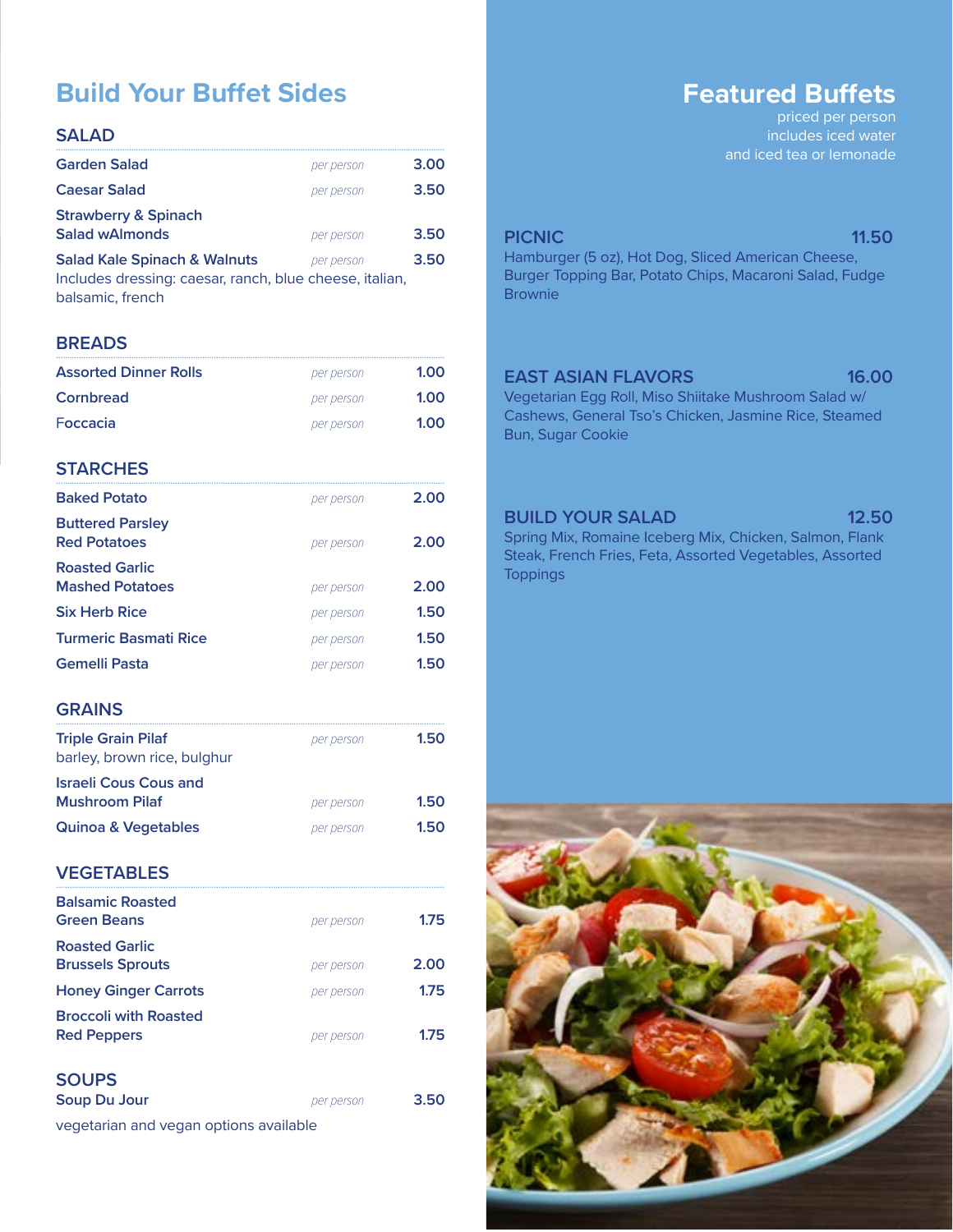

## PIZZA & SUBS LIGHT FARE

### **PIZZA ..........................................................................................................................................................................**

| <b>Cheese Pizza</b><br>Pepperoni Pizza<br><b>Veggie Lover's Pizza</b><br><b>Deluxe Specialty Pizza</b> | 16" pizza - choice of eight or sixteen slices per pie. |       |
|--------------------------------------------------------------------------------------------------------|--------------------------------------------------------|-------|
|                                                                                                        |                                                        | 14.00 |
|                                                                                                        |                                                        | 16.00 |
|                                                                                                        |                                                        | 17.00 |
|                                                                                                        |                                                        | 19.00 |

#### **SUBS**

| <b>Roast Beef Sub Platter</b><br>serves 5 people/2 full subs/10 pieces | 1 <sub>2</sub> | 16.50 |
|------------------------------------------------------------------------|----------------|-------|
| <b>Italian Sub Platter</b><br>serves 5 people/2 full subs/ 10 pieces   | 1 <sub>2</sub> | 16.50 |
| <b>Turkey Sub Platter</b><br>serves 5 people/2 full subs/ 10 pieces    | 1 <sub>2</sub> | 16.50 |
| <b>Tuna Sub Platter</b><br>serves 5 people/2 full subs/10 pieces       | $1 - \alpha$   | 16.50 |

#### **MUNCHIES**

| <b>Potato Chips</b><br>bulk or individual bags | per person | 1,00 |
|------------------------------------------------|------------|------|
| <b>Pretzels Twists</b>                         | per person | 1.00 |
| <b>Pita Chips</b>                              | per person | 1.00 |
| <b>Tortilla Chips</b>                          | per person | 1.00 |
|                                                |            |      |

#### **DIPS**

| Nacho Cheese Sauce                                         | per person | 1.00 |
|------------------------------------------------------------|------------|------|
| Queso Blanco                                               | per person | 2.00 |
| <b>Southwestern Ranch Dip</b>                              | per person | 1.00 |
| Hot Spinach Artichoke Dip<br>includes chips                | per person | 2.50 |
| <b>Buffalo Chicken Dip</b><br>includes chips and veggies   | per person | 3.50 |
| <b>Roasted Garlic Hummus</b><br>includes chips and veggies | per person | 2.50 |
| Salsa<br>includes chips                                    | per person | 1.75 |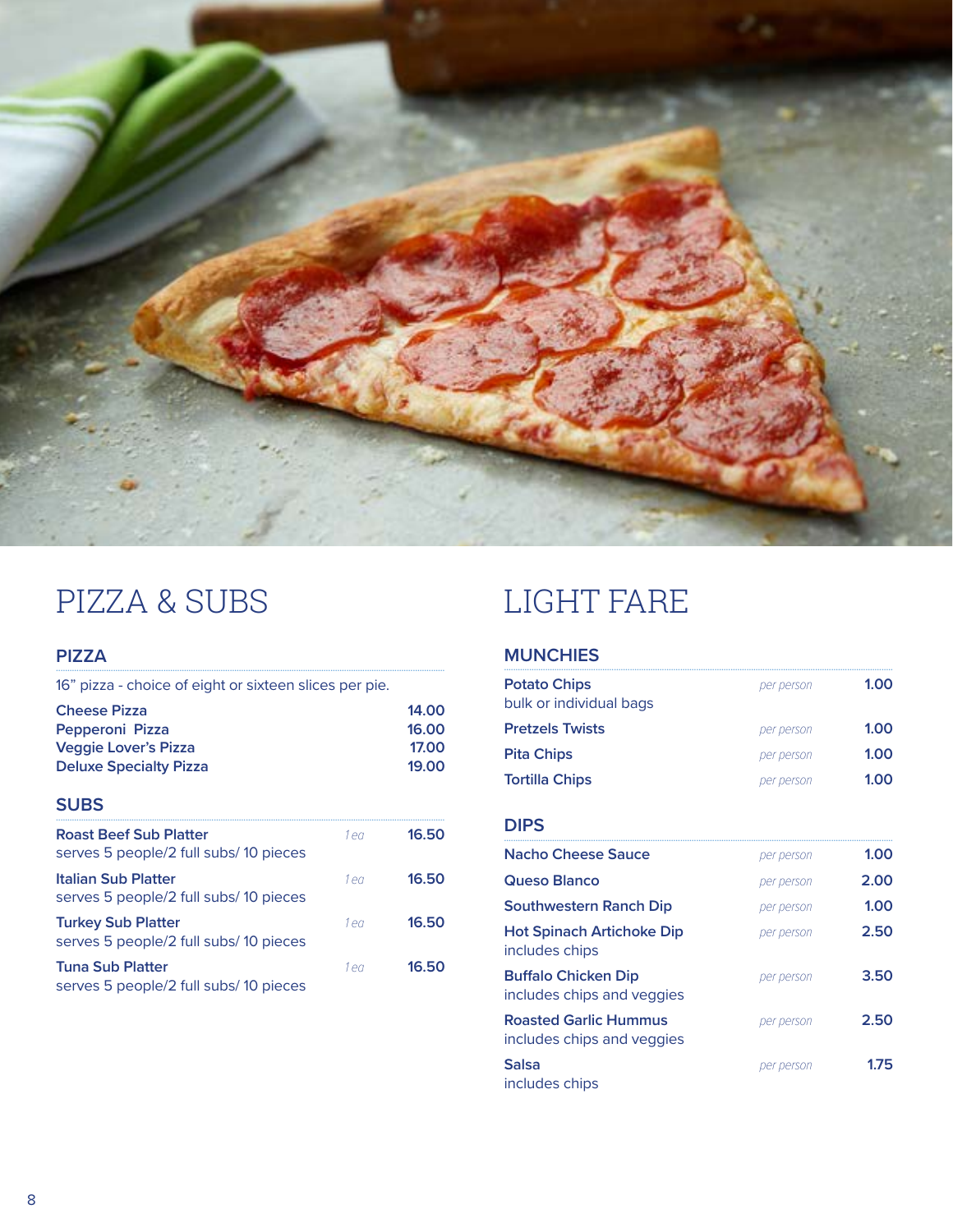#### **FINGER FOOD**

| <b>Boneless Chicken Wings</b><br>buffalo, barbecue, or sweet thai chili sauce<br>includes celery and blue cheese or ranch | dz         | 14.00 |
|---------------------------------------------------------------------------------------------------------------------------|------------|-------|
| <b>Chicken Tenders</b><br>includes dipping sauce                                                                          | dz         | 20.00 |
| <b>Mozzarella Sticks</b><br>includes milano sauce                                                                         | dz         | 7.00  |
| <b>Funnel Cake Fries</b>                                                                                                  | per person | 2.00  |
| <b>Pretzel Stick</b>                                                                                                      | ea         | 1.50  |
| <b>Loaded French Fries</b>                                                                                                | per person | 5.25  |
| cajun seasoning, cheese sauce, bacon, green onion,<br>jalapeno, ranch (toppings on side)                                  |            |       |

#### **TACOS ..........................................................................................................................................................................**

| <b>Beef Walking Taco</b><br>includes topping bar | per person | 6.00 |
|--------------------------------------------------|------------|------|
| <b>Beef Taco</b><br>includes topping bar         | per person | 4.00 |
| <b>Chicken Taco</b>                              | per person | 4.00 |

**Taco Bar Toppings**: shredded lettuce, diced tomato, shredded cheddar, sour cream, green onions, black olives, guacamole, jalapenos, taco sauce

#### **NACHO BAR**

| Nacho Bar                                                | per person | 6.00 |
|----------------------------------------------------------|------------|------|
| choose beef taco meat or chicken, tortilla chips, salsa, |            |      |
| nacho cheese, green onions, diced tomato, black olives,  |            |      |
| jalapenos, shredded lettuce, guacamole, sour cream, taco |            |      |
| sauce                                                    |            |      |

## **BUDGET FRIENDLY MEALS**

priced per person includes iced water

#### **SOUP AND SALAD 8.50 ..........................................................................................................................................................................**

**Soup of the Day Garden Salad Assorted Dinner Rolls Assorted Cookies**

#### **SIMPLE ITALIAN 1999**

**Penne with Marinara Penne Pasta w Milano Sauce Meatballs Caesar Salad Baguette Assorted Cookies**

#### **MACARONI AND CHEESE 1999 12:50**

**Macaroni and Cheese Garden Salad Assorted Dinner Rolls Assorted Cookies**

#### **PIZZA PARTY 1999 1224 PARTY 1999 1224 124 PARTY**

2 slices per person

**Cheese Pizza Pepperoni Pizza Caesar Salad Assorted Cookies**

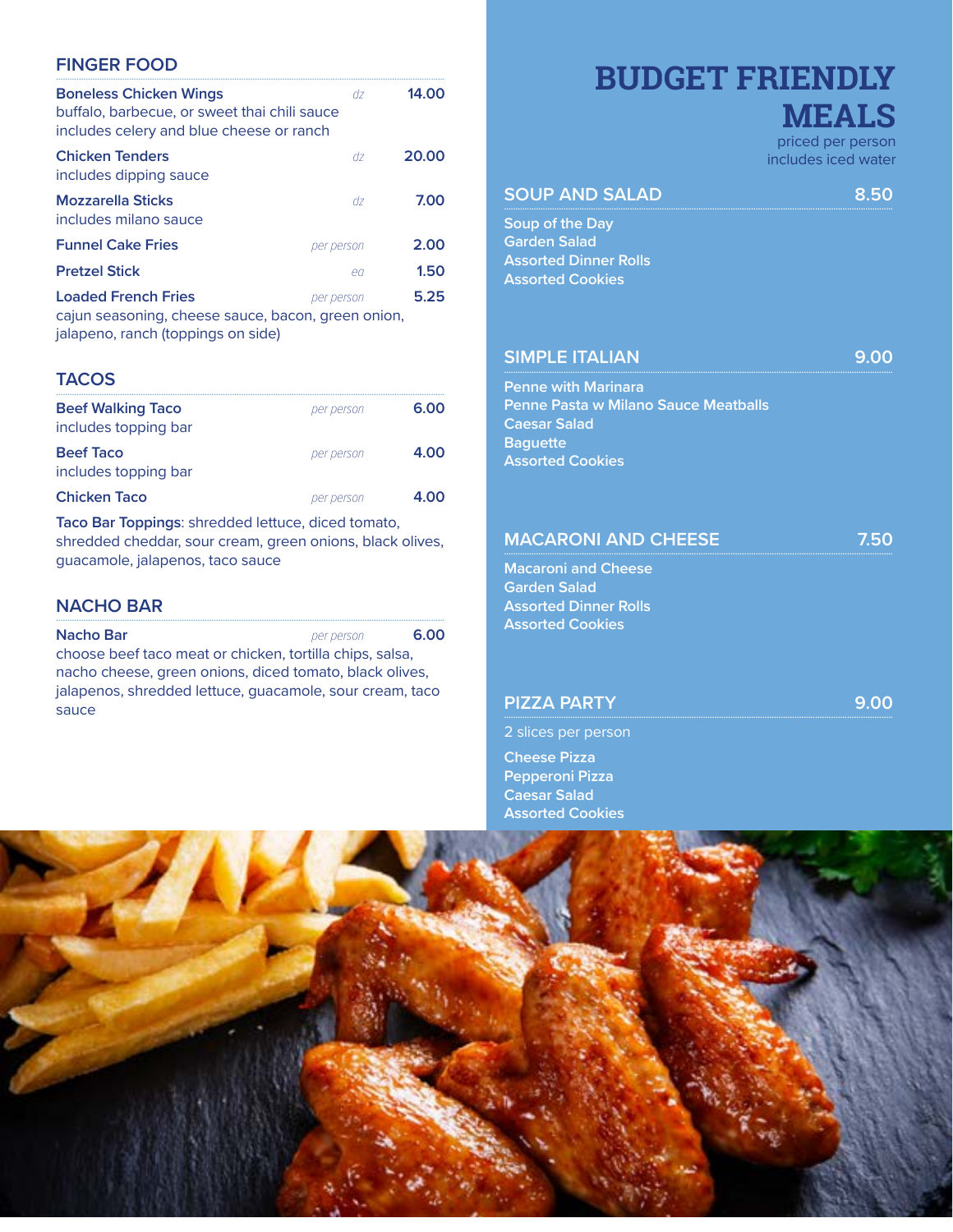

## APPS & ADDS

#### **Hot ..........................................................................................................................................................................**

#### 25 servings per order

| Mini Crab Cakes with Remoulade                    | 65.00 |
|---------------------------------------------------|-------|
| <b>Spinach &amp; Feta Stuffed Mushrooms</b>       | 45.00 |
| <b>Italian Meatballs</b>                          | 20.00 |
| <b>Fried Coconut Chicken Strips</b>               | 35.00 |
| <b>Thai Chili Barbecue Shrimp Skewers</b>         | 50.00 |
| <b>Chicken Satay with Three Sauces</b>            | 50.00 |
| <b>Beef Satay with Three Sauces</b>               | 65.00 |
| <b>Mushroom &amp; Goat Cheese Flatbread Pizza</b> | 30.00 |
| <b>Margherita Flatbread Pizza</b>                 | 15.00 |
| <b>Mac &amp; Cheese Bites</b>                     | 15.00 |
| <b>Cheese Quesadilla</b>                          | 25.00 |
| <b>Samosas with Tahini Yogurt Sauce</b>           | 25.00 |
| <b>Pakora with Tahini Yogurt Sauce</b>            | 25.00 |
| <b>Pork Potstickers with Ponzu Sauce</b>          | 25.00 |
| <b>Vegetable Potstickers with Ponzu Sauce</b>     | 30.00 |
| <b>Spring Rolls</b>                               | 25.00 |
|                                                   |       |

#### **Cold ..........................................................................................................................................................................**

25 servings per order unless noted

#### **Vegetables with Dip**

|            |      | carrots, broccoli, cauliflower, celery, grape tomato,  |       |
|------------|------|--------------------------------------------------------|-------|
|            |      | cucumber, green pepper, red pepper, ranch, blue cheese |       |
| per person | 2.50 | platter                                                | 50.00 |

#### **Cheese & Crackers**

| 3.50<br>per person | platter | 85.00 |
|--------------------|---------|-------|
|--------------------|---------|-------|

#### **Fresh Fruit**

grapes, honeydew, cantaloupe, pineapple, strawberries, cream cheese honey fruit dip

| per person             | 3.50                             | platter     | 85.00  |
|------------------------|----------------------------------|-------------|--------|
| <b>Shrimp Cocktail</b> |                                  | platter     | 100.00 |
| <b>Deviled Eggs</b>    |                                  | platter     | 25.00  |
|                        | <b>Bruschetta with Baquettes</b> | 12 servings | 30.00  |

## BEVERAGES

### **Hot Beverages**

| <b>Coffee Service</b>                    | per person | 2.75 |
|------------------------------------------|------------|------|
| includes regular coffee and hot tea;     |            |      |
| decaf will be provided only if requested |            |      |
| <b>Hot Chocolate</b>                     | per person | 2.75 |

### **Cold Beverages**

#### **BOTTLED**

| <b>Water</b><br><b>Juice</b><br>orange, apple, cranberry | 20 oz      | 2.00<br>2.00 |
|----------------------------------------------------------|------------|--------------|
| <b>Assorted Pepsi Beverages</b>                          | 20 oz      | 2.00         |
| Lipton Tea                                               | 18.5 oz    | 2.00         |
|                                                          |            |              |
| <b>CANS</b>                                              |            |              |
| <b>Assorted Pepsi Beverages</b>                          | 120Z       | 1.50         |
| <b>COLD BEVERAGE DISPENSERS</b>                          |            |              |
| Lemonade                                                 | per person | 1.25         |
| <b>Unsweetened Iced Tea</b>                              | per person | 1.25         |
| <b>Sweetened Iced Tea</b>                                | per person | 1.25         |
| <b>Orange Juice</b>                                      | per person | 1.75         |
| <b>Apple Juice</b>                                       | per person | 1.75         |
| <b>Cranberry Juice</b>                                   | per person | 1.75         |
| <b>Apple Cider</b>                                       | per person | 1.75         |
| <b>WATER PITCHER</b>                                     |            |              |
| <b>Iced Water Pitchers</b>                               | per person | 0.25         |

no charge if other beverages purchased

#### **INFUSED WATERS**

| Cucumber Iced Water      | per person | 0.50 |
|--------------------------|------------|------|
| <b>Orange Iced Water</b> | per person | 0.50 |

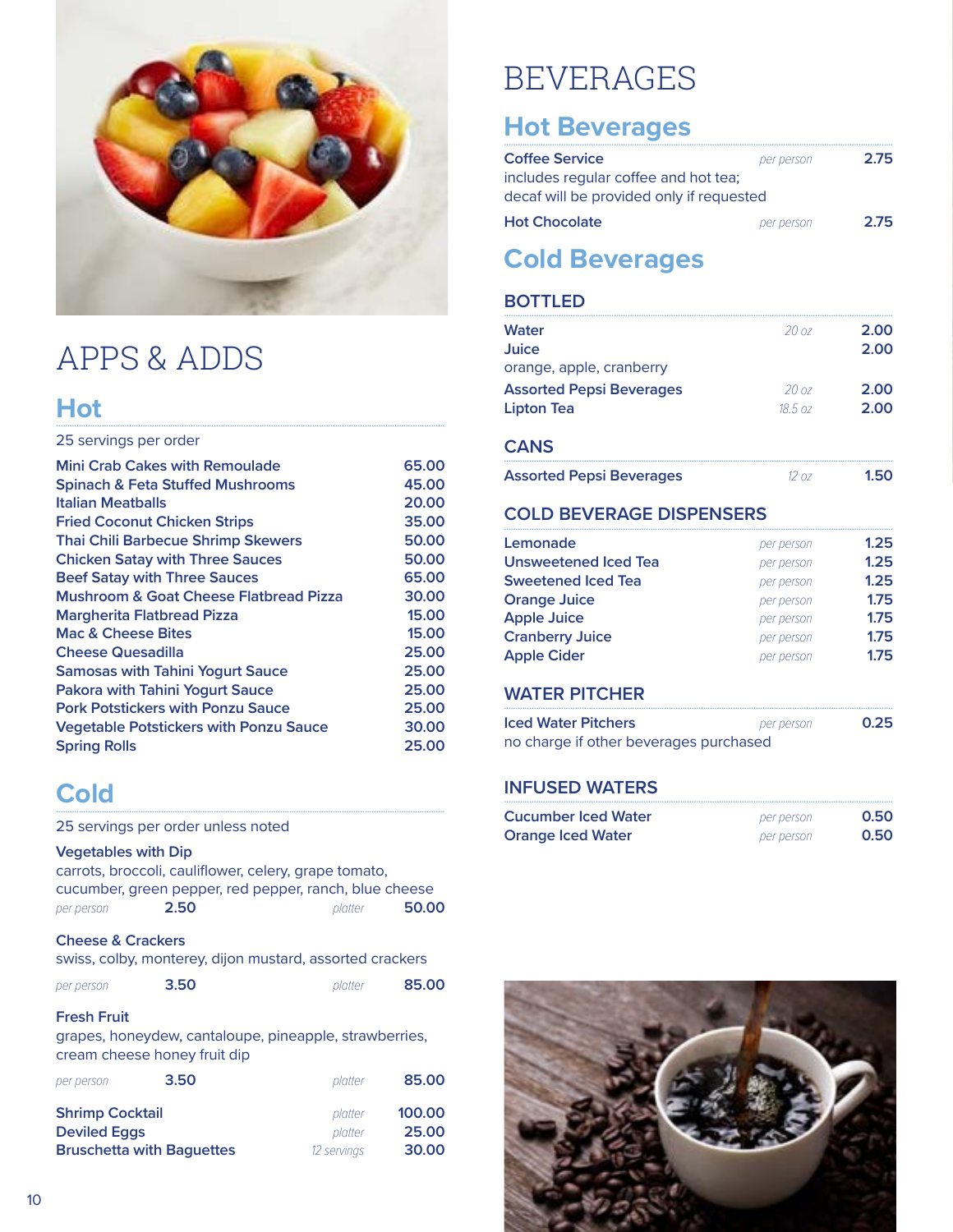

## **DESSERTS**

### **Penn State Bakery**

| <b>BROWNIES</b>                                                                                                                              | each  | 1.50  |
|----------------------------------------------------------------------------------------------------------------------------------------------|-------|-------|
| Traditional, Brookie Square, Mississippi Mud, Iced<br><b>Chocolate, Cheesecake Swirl</b>                                                     |       |       |
| <b>CAKES</b><br>Chocolate Mousse, Carrot, Old Fashioned Chocolate,<br>Red Velvet, Chocolate Peanut Butter Crunch,<br>Pumpkin Roll (seasonal) | slice | 3.50  |
| <b>Blue Swirl Cupcakes</b>                                                                                                                   | dozen | 21.00 |
| <b>Mini Cupcakes</b>                                                                                                                         | dozen | 9.00  |
| <b>PIES</b><br><b>Cookies &amp; Cream, Peanut Butter Mousse</b>                                                                              | slice | 3.00  |
| <b>CHEESECAKES</b><br>New York, Cookies & Cream Marble, Turtle,<br>Pumpkin (seasonal)                                                        | slice | 3.50  |
| <b>WHOOPIE PIES</b><br>Chocolate, Chocolate Chip, Confetti                                                                                   | dozen | 21.00 |

| <b>COOKIES</b><br><b>Large Chocolate Chip</b><br><b>Small</b>                          | dozen<br>dozen | 18.00<br>9.00 |
|----------------------------------------------------------------------------------------|----------------|---------------|
| Chocolate Chip, Sugar, Candy Coated Pieces<br>Peanut Butter No Bake, Chocolate No Bake |                |               |
| <b>Assorted Decorated Cut Out Cookies</b><br>Granola Bar                               | each<br>each   | 1.75<br>1.25  |

### **Penn State Berkey Creamery**

#### **BUILD YOUR ICE CREAM BAR 3 Gallon Tub** *each* **55.00**

| <b>Half Gallon</b>                                           | each | 9.00 |
|--------------------------------------------------------------|------|------|
| Topping Bar                                                  |      | 5.00 |
| chocolate syrup, caramel syrup, rainbow sprinkles, cherries, |      |      |
| whipped cream                                                |      |      |
|                                                              |      |      |

| <b>Creamery Dixie Cups</b> | each | 2.00 |
|----------------------------|------|------|
|----------------------------|------|------|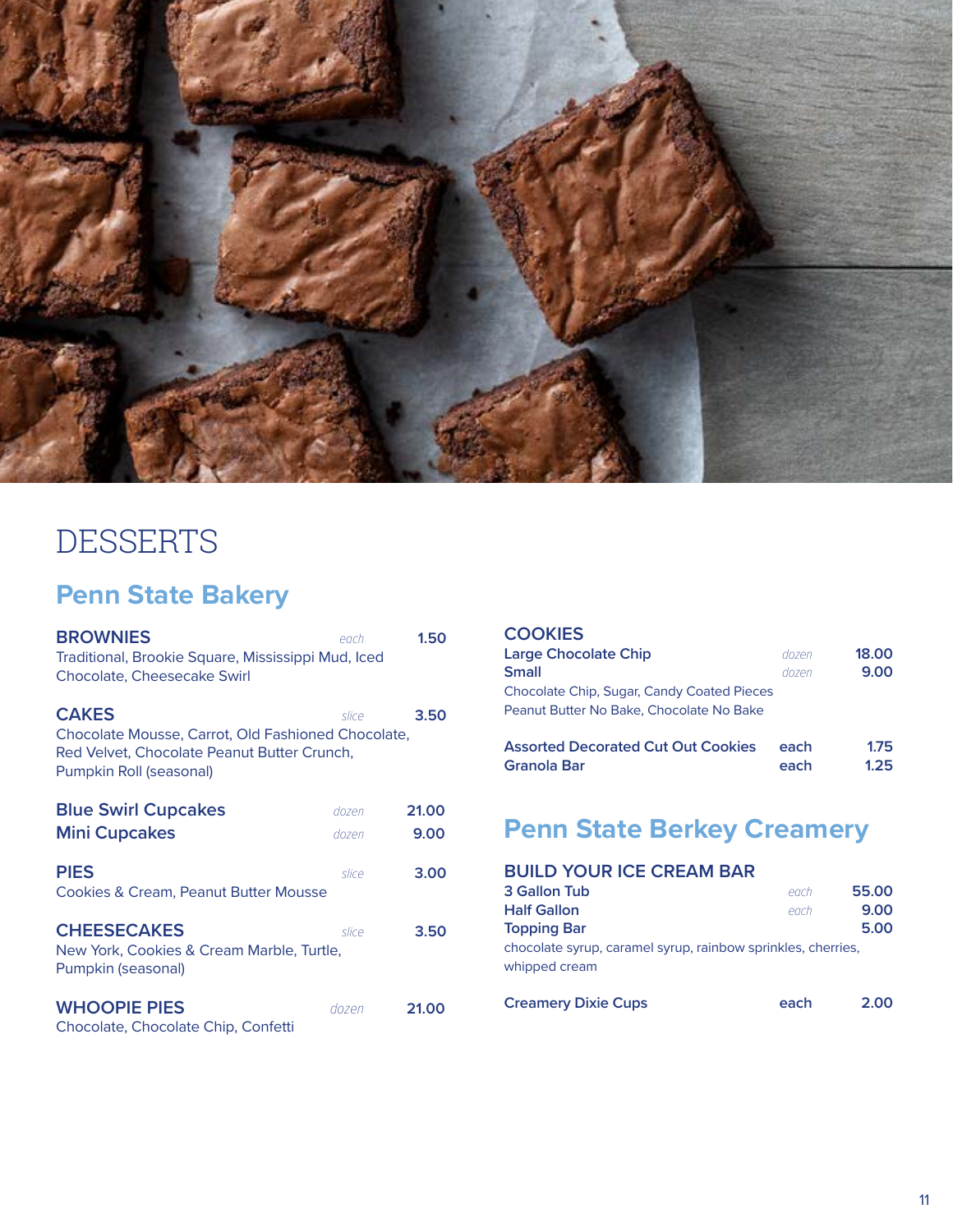## GUIDELINES

#### **Room Reservations ..........................................................................................................................................................................**

Before contacting Campus Catering please make sure you have confirmed your room reservation in 25Live by CollegeNet and a Work Order has been placed with Maintenance and Operations. Campus Catering does not provide tables and chairs for setup.

#### **Catering Orders ..........................................................................................................................................................................**

Please provide Campus Catering a two-week notice for your event. This will help plan and schedule accordingly. If you provide less than a two-week notice, we will make every attempt to cater your event; however, your initial food and beverage selection cannot be guaranteed.

For university events a budget number is required when placing the order. Please make sure you provide the department and the budget administrator.

For non-university events we accept major credit cards and checks. Please work with your Catering Manager on finalizing these payment details.

## **Important details to include with your catering order:**

#### **NAME OF YOUR EVENT**

#### **DATE**

#### **START TIME AND END TIME**

\* Please make any notes regarding meetings/events before or after yours. We make every attempt to be on time for clean up, but other activities during the day could delay us.

\*Standard setup is complete 15 minutes before Event Start Time; large events may require more setup time.

\* A service fee could be charged for any event outside of our normal operating hours.

#### **LOCATION OF EVENT**

\* Please provide any important details regarding the setup that might be helpful for us to know prior to arriving to the event location.

#### **MENU**

- \* We would be happy to assist in customizing a menu.
- \* Please share any known guest dietary needs or food allergies.

#### **ESTIMATED NUMBER OF GUESTS**

#### **CHOICE OF CHINA OR DISPOSABLE TABLE SERVICE**

\* Additional charges may be required for china service.

#### **LINEN NEEDS**

\* If you require linen for any other tables besides food and beverage, please see Linen section of the guidelines.

#### **Policies .........................................................................................................................................................................**

Guests are not permitted to take leftover food, beverages, condiments or paper products from the premises of any catered event. This policy is driven by food safety concerns and is not negotiable.

The client is responsible for ensuring that all property belonging to Food Services is promptly returned. Items may not be stored in departments for future use. Clients may be assessed a fee for any items that are not returned.

#### **FINAL COUNTS & CANCELLATIONS**

Final counts are due to the Catering Manager at least 72 hours before the scheduled event. If the client does not provide the final count within this time frame the client will be billed 100% of the guaranteed number of guests.